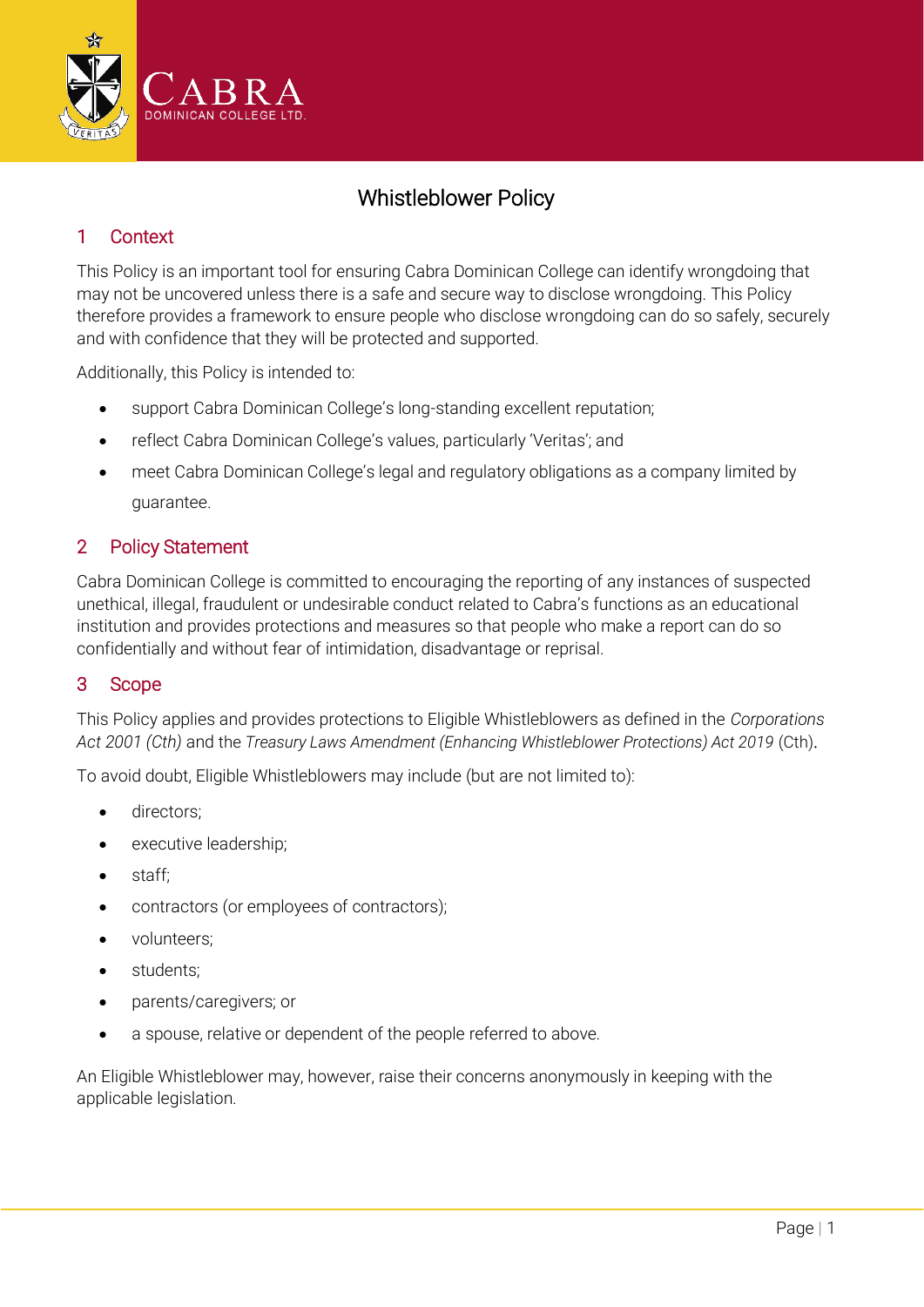## 4 Definitions



*The Act* means *the Corporations Act 2001* (Cth)*.*

*Cabra Dominican College* means Cabra Dominical College Limited and "*Cabra*" and "the *College*" have corresponding definitions.

*Investigating Officer* means the Principal or, where the Principal is the subject of a disclosure, the Chair of the College Board of Directors or such delegate as they may appoint in keeping with this Policy.

*Disclosable Matter* has the meaning given in Clause 5.1.

*Disclosure* means providing a report or information to the entities set out in Clause 6.2 in keeping with this Policy.

*Discloser* means a person who makes, or proposes to make, a Disclosure.

*Eligible Whistleblower* means directors of Cabra Dominican College, executive leadership, staff, contractors (or employees of contractors), volunteers, students, parents and caregivers of students, or a spouse, relative or dependent of one of the same.

*Protected Whistleblower* means an Eligible Whistleblower who has disclosed a Disclosable Matter and therefore qualifies for the protections under Part 9.4AAA of the Act.

### 5 Matters this Policy applies to

5.1 Disclosable Matters will qualify for legal protection under the Act. Disclosures that are not about a Disclosable Matters for the purposes of s 1317AA of the Act will not be protected under the Act and this Policy.

#### Disclosable Matters

- 5.2 A disclosure will concern a Disclosable Matter if an Eligible Whistleblower has reasonable grounds to suspect that the information being disclosed is about:
	- (a) misconduct (including fraud, negligence, default, breach of trust and breach of duty);
	- (b) an improper state of affairs or circumstances;
	- (c) behaviour that represents a danger to the public or the financial system;
	- (d) improper conduct related to creation, or maintenance, of a Child Safe Environment;
	- (e) interactions with children which may be a breach of Child Protection Practices;
	- (f) breach of any law of the Commonwealth that is punishable by imprisonment for a period of 12 months or more; or
	- (g) a breach of the Act,

in relation to Cabra Dominican College.

5.3 Personal work-related grievances that do not involve a detriment caused to the Protected Whistleblower (or a threat of detriment) are not a Disclosable Matter. A personal work-related grievance is one that relates to the Protected Whistleblower's current or former employment that has implications for the Protected Whistleblower personally but does not have significant implications for Cabra Dominican College.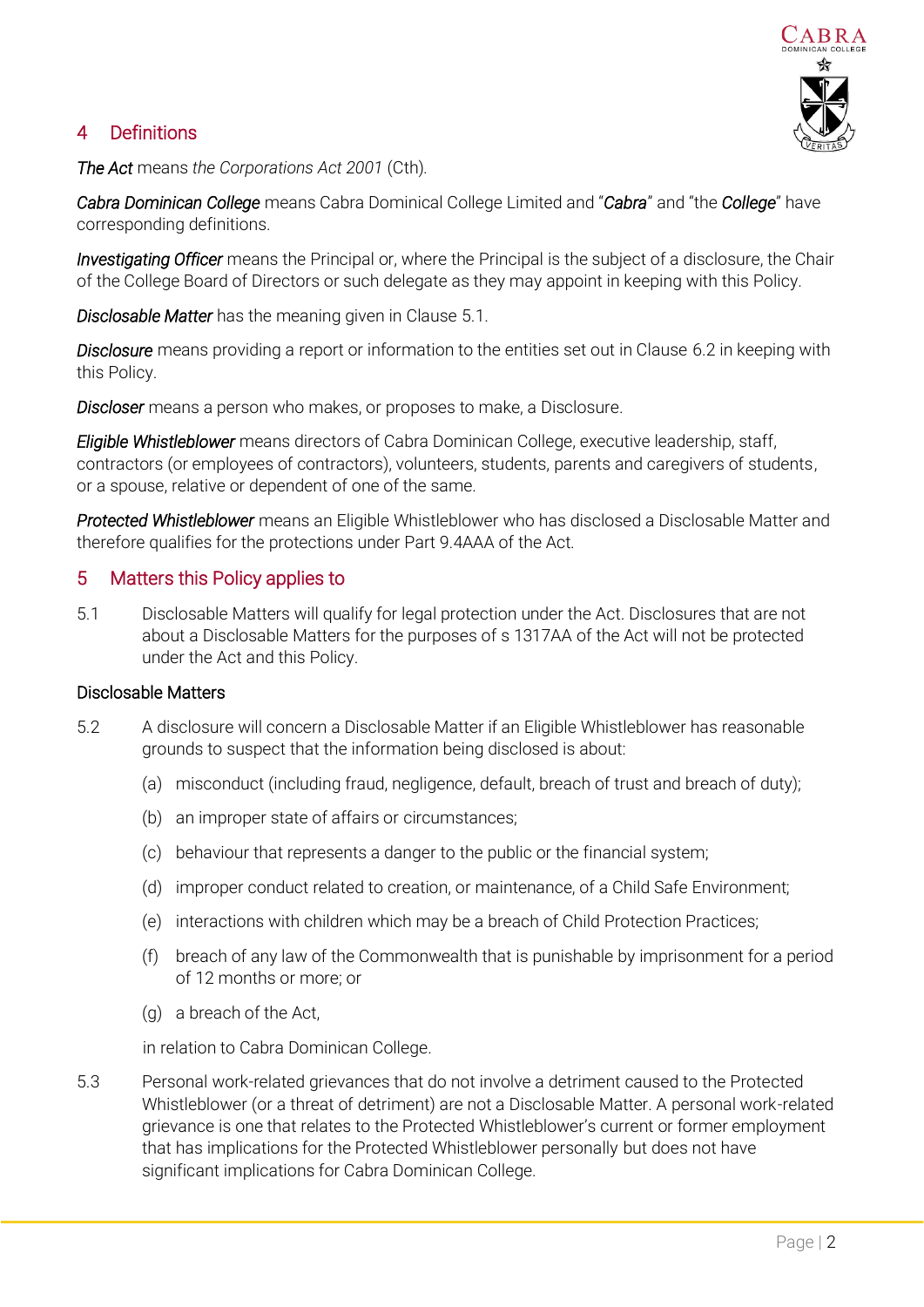

5.4 To avoid doubt, a personal work-related grievance may still qualify for protection under applicable laws and other relevant policies and procedures of Cabra Dominican College.

### 6 Making a Disclosure

#### How to Make a Disclosure

- 6.1 Disclosures can be made in person, by telephone, in writing by post, or by email to the email addresses set out below at clause 6.2. Disclosures can be made within business hours or outside of business hours. A person making a disclosure must, however, be aware that depending to whom a disclosure is made, disclosures made during term break may not be received until school term resumes. Where a disclosure is made during term break, the Investigating Officer will take steps to commence an investigation in keeping with Clause 10 as soon as practicable.
- 6.2 Disclosures can be made anonymously (in keeping with clause 8) or confidentially (in keeping with clause 9.1).

#### Who to make a Disclosure to

- 6.3 Cabra Dominican College encourages Disclosers to make their disclosure to the Eligible Recipients internal to the College in the first instance, which will enable Cabra Dominican College to identify and address wrongdoing as early as possible.
- 6.4 Notwithstanding this clause, a Discloser does not have to make an internal disclosure prior to making a disclosure directly to regulatory bodies (in keeping with clause 6.3).
- 6.5 Additionally, a disclosure to a legal practitioner for the purpose of obtaining legal advice or legal representation in relation to the operation of the Whistleblower provisions of the Act or this Policy are protected.

#### Eligible Recipients

- 6.6 A disclosure can be made using any of the following channels. Each of the following channels is an Eligible Recipient of Disclosable Matter:
	- (a) a Director of Cabra Dominican College;
	- (b) the Principal of Cabra Dominican College;
	- (c) the Business Manager of Cabra Dominican College;
	- (d) a Deputy Principal of Cabra Dominican College;
	- (e) the Director of Catholic Education South Australia; or
	- (f) an auditor of Cabra Dominican College.
- 6.7 To avoid doubt, each of the above people or groups of people can provide more information to the Discloser prior to the Discloser making a disclosure.

#### Other designated bodies that can receive disclosures

- 6.8 Disclosures of a Disclosable Matter may also be protected when made to:
	- (a) ASIC;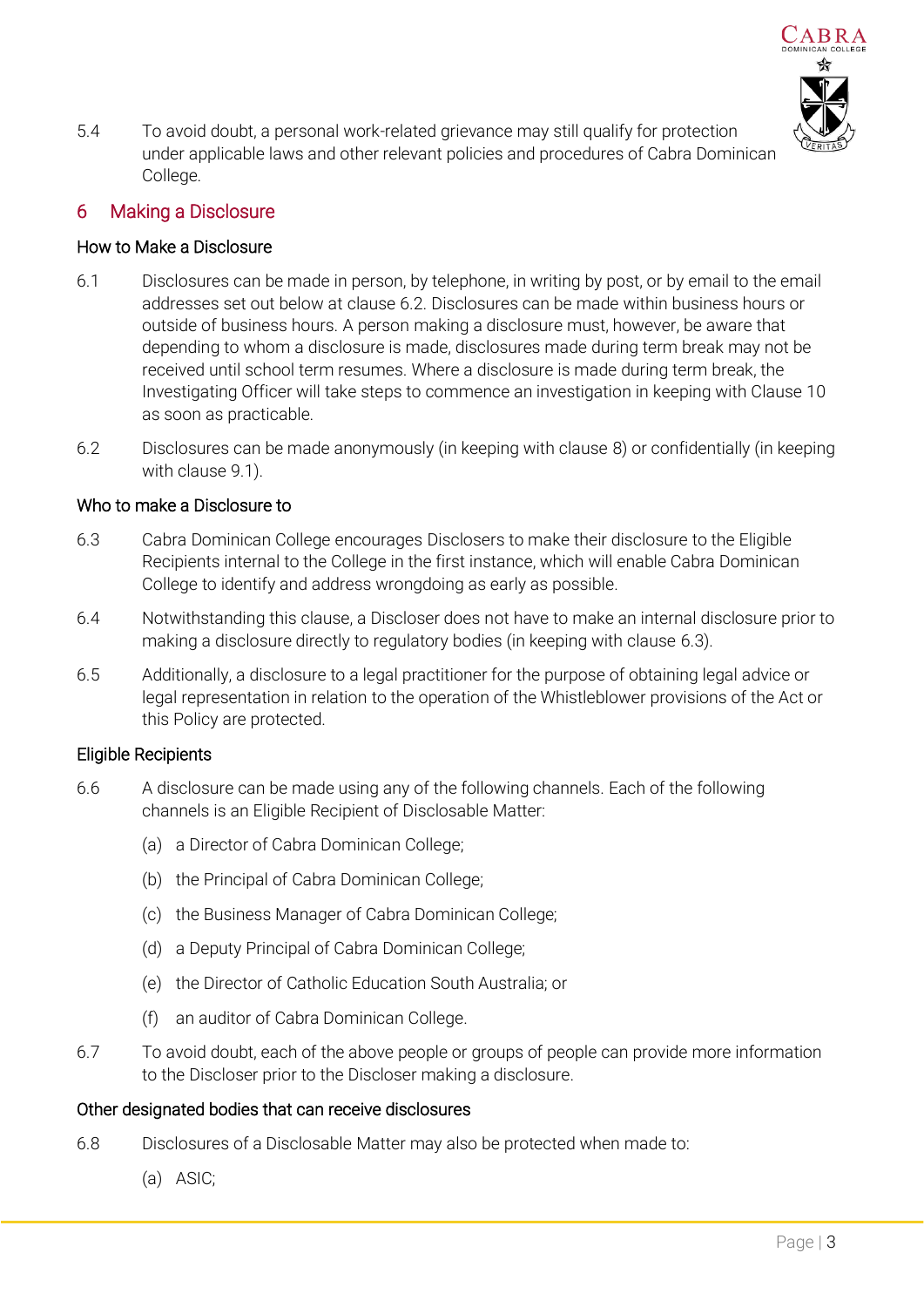

- (b) APRA;
- (c) the Commissioner of Taxation; or
- (d) another Commonwealth authority prescribed by law.

### Public Interest Disclosures

- 6.9 A disclosure can be made to a journalist or parliamentarian in cases of public interest or emergency. Such disclosures may be protected but only under very specific criteria set out in s 1317AAD of the Act, including that the disclosure must have, at least 90 days prior, been made to ASIC, APRA or a prescribed body.
- 6.10 Cabra strongly recommends that a Discloser obtain independent legal advice before making a Public Interest disclosure to ensure that:
	- (a) the disclosure will attract protection under the relevant legislation and this Policy; and
	- (b) in making the disclosure, the Discloser will not breach other laws, regulations, codes of conduct, or be otherwise subject to disciplinary action where such disclosure does not attract protection.

### 7 False Reports

A Protected Whistleblower will still qualify for protection for a disclosure even if their disclosure turns out to be incorrect. However, anyone who knowingly makes a false report of a Disclosable Matter, or who otherwise fails to act honestly with reasonable belief in respect of the report may be subject to disciplinary action, including dismissal.

### 8 Anonymity when reporting

- 8.1 A Protected Whistleblower may choose to remain anonymous when disclosing a Disclosable Matter, over the course of the investigation and after the investigation is finalised. An anonymous Protected Whistleblower can refuse to answer questions that they feel could reveal their identity, and in so doing, they are not taken to have withdrawn their disclosure and Cabra Dominican College must still investigate the disclosure, subject to clause 10.
- 8.2 A Protected Whistleblower is encouraged to share their identity when making a disclosure, as it may make it easier for Cabra Dominican College to address the disclosure of a Disclosable Matter and for Cabra Dominican College to communicate with the Protected Whistleblower.
- 8.3 If a Protected Whistleblower does not share their identity, Cabra Dominican College will assess the disclosure in the same way as if the person had revealed their identity. An anonymous Protected Whistleblower may still elect to maintain two-way communication with Cabra, so that the Investigating Officer is able to ask follow-up questions or provide feedback.

### 9 Protections for Protected Whistleblowers

#### **Confidentiality**

9.1 Disclosures from Protected Whistleblowers will be treated confidentially and sensitively.

#### Protection of Identity

9.2 Once a report is received, the Eligible Recipient will make sure immediate steps are taken to protect the identity of the Protected Whistleblower. These steps may include: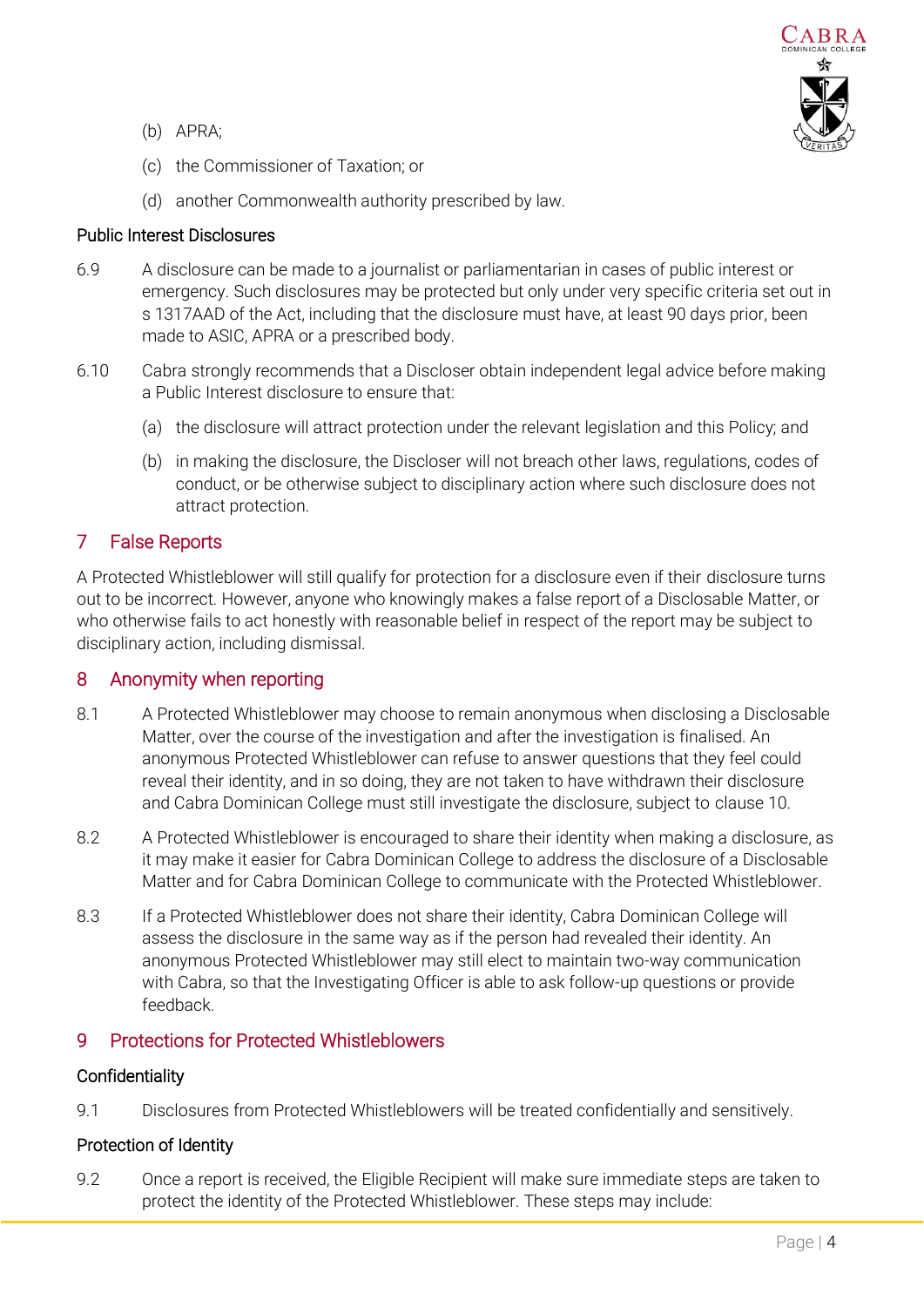

- (a) redacting personal information;
- (b) using gender-neutral pronouns; and
- (c) working with the Discloser to ensure that certain aspects of their disclosure which could identify them are redacted.
- 9.3 Information likely to identify a Protected Whistleblower may be shared if it is reasonably necessary for the purposes of an investigation or to ensure protection against detrimental treatment under clause 9.2 below. In this circumstance all reasonable steps will be taken to reduce the risk that the Protected Whistleblower will be identified and to the extent that an investigation can occur without identifying a Protected Whistleblower, Cabra will ensure that this occurs.

### Unlawful to identify Protected Whistleblowers

- 9.4 It is unlawful for a person to identify Protected Whistleblowers or disclose information that is likely to lead to their identification. A Protected Whistleblower's identity and position (or any other information which would be likely to identify them) will only be shared if:
	- (a) they consent to the information being shared;
	- (b) the disclosure is to a recipient permitted by law such as the Commissioner of Taxation or Australian Federal Police; or
	- (c) the disclosure is otherwise allowed or required by law (for example, disclosure by Cabra Dominican College to a legal practitioner for the purpose of obtaining legal advice relating to a matter arising under this policy).

#### Breach of confidentiality

9.5 If a Protected Whistleblower considers that an Eligible Recipient, Investigating Officer or other employee of Cabra Dominican College has breached confidentiality, the Protected Whistleblower may complain to another Eligible Recipient or a regulator such as ASIC, APRA or the ATO for investigation.

#### Detrimental treatment

- 9.6 It is unlawful for a person to engage in conduct that causes (or threatens) detrimental treatment to a Protected Whistleblower in the belief or suspicion that a person has made, may make, proposes to make or could make a report of a Disclosable Matter and where that belief or suspicion is a reason for the conduct.
- 9.7 Detrimental treatment could include dismissal, demotion, harassment, damage to a person's reputation, discrimination, disciplinary action, bias, threats or other unfavourable treatment connected with making a disclosure as a Protected Whistleblower. To avoid doubt, detrimental treatment would not include administrative action that is reasonable for the purpose of protecting a Discloser from detriment (for example, a temporary reallocation of duties), or reasonable management action in relation to managing an employee's work performance.
- 9.8 Cabra Dominican College will seek to ensure that Protected Whistleblowers are not subjected to detrimental treatment as a result of making (or the intention to make) a disclosure under this policy. To protect Protected Whistleblowers from detrimental treatment, the Investigating Officer will: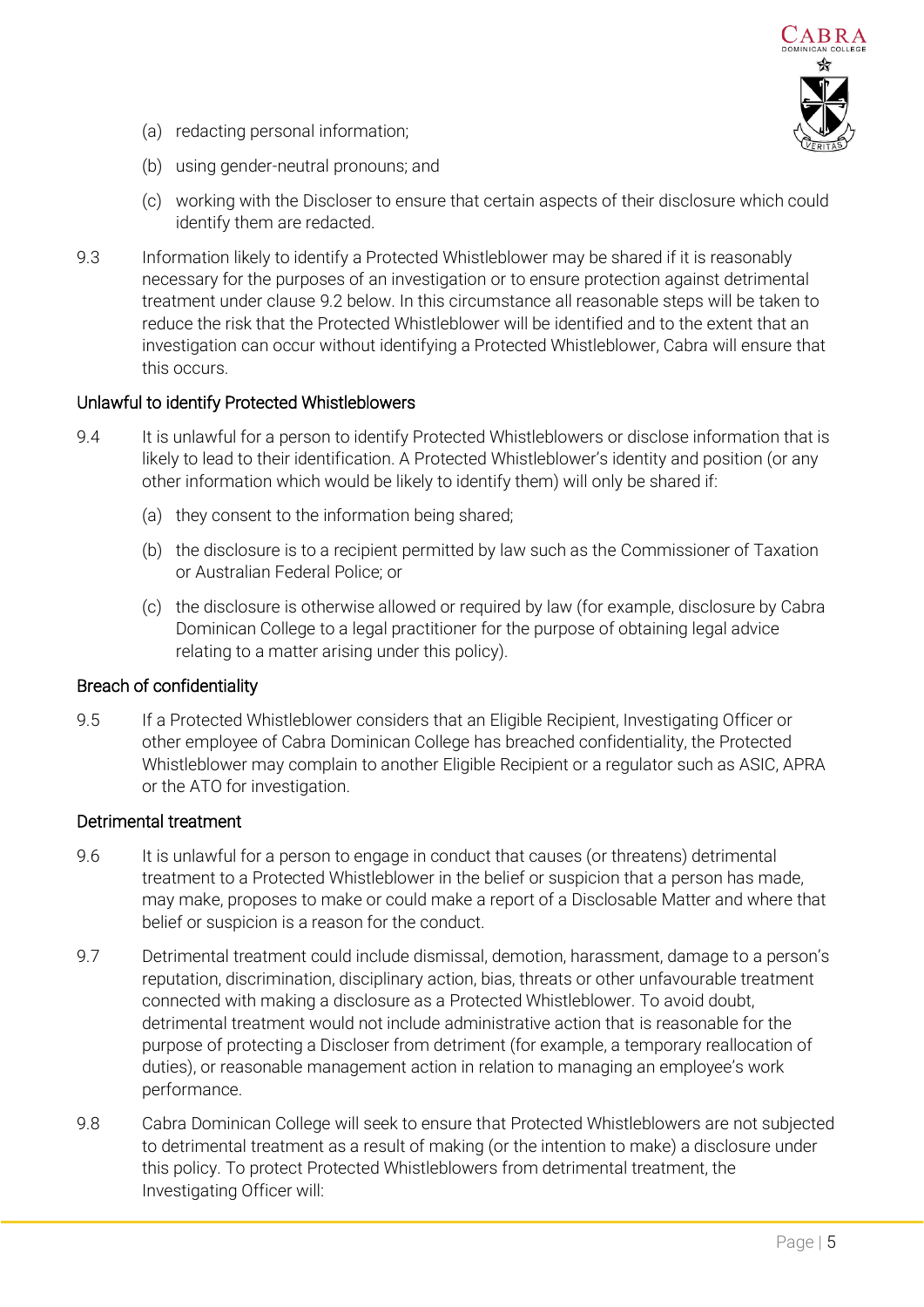

- (a) make an assessment of the risk of detriment to a Protected Whistleblower as soon as possible after receiving a disclosure of a Disclosable Matter;
- (b) make sure that any Eligible Recipients or members of the Executive Leadership Team are aware of their responsibilities to:
	- (i) maintain the confidentiality of a Protected Whistleblower (to the extent that it is appropriate to disclose their identity in keeping with this Policy and applicable laws); and
	- (ii) address the risks of detriment and ensure fairness when managing the performance of, or taking other management action relating to, a Protected Whistleblower;
- (c) take practical action, as necessary, to protect a Protected Whistleblower from the risk of detriment and intervene if detriment has already occurred; and
- (d) ensure the Protected Whistleblower is aware of support services (such as counselling services).
- 9.9 If a Protected Whistleblower believes that they have been subject to detrimental treatment, they should inform an Eligible Recipient immediately and, if they consider necessary, seek independent legal advice or contact regulatory bodies such as ASIC, APRA or the ATO.

#### Civil, Criminal and Administrative Liability

- 9.10 Protected Whistleblowers are protected from civil, criminal or administrative liability (including disciplinary action) for making reports of Disclosable Matters. No contractual right (including under an employment contract) can be exercised against a Protected Whistleblower to prevent or hinder them disclosing a Disclosable Matter.
- 9.11 Disclosures made by Protected Whistleblowers are protected from:
	- (a) civil liability (such as for a breach of an employment contract or a confidentiality agreement);
	- (b) criminal liability (such as a prosecution for unlawfully releasing information); and
	- (c) administrative liability (such as disciplinary action within Cabra Dominican College).
- 9.12 However, notwithstanding these protections, a Discloser must be aware that a disclosure does not provide immunity for any misconduct a Discloser has engaged in that is revealed in their disclosure.

#### Compensation and other remedies

9.13 Eligible Whistleblowers may be entitled to seek compensation and other remedies if Cabra Dominican College fails to protect the Eligible Whistleblower from detriment and the Eligible Whistleblower suffers loss or damage as a consequence.

#### 10 When to investigate

#### When to investigate

10.1 Once a report of a Disclosable Matter has been received from an Eligible Whistleblower, the Investigating Officer will determine whether the disclosure amounts to a Disclosable Matter.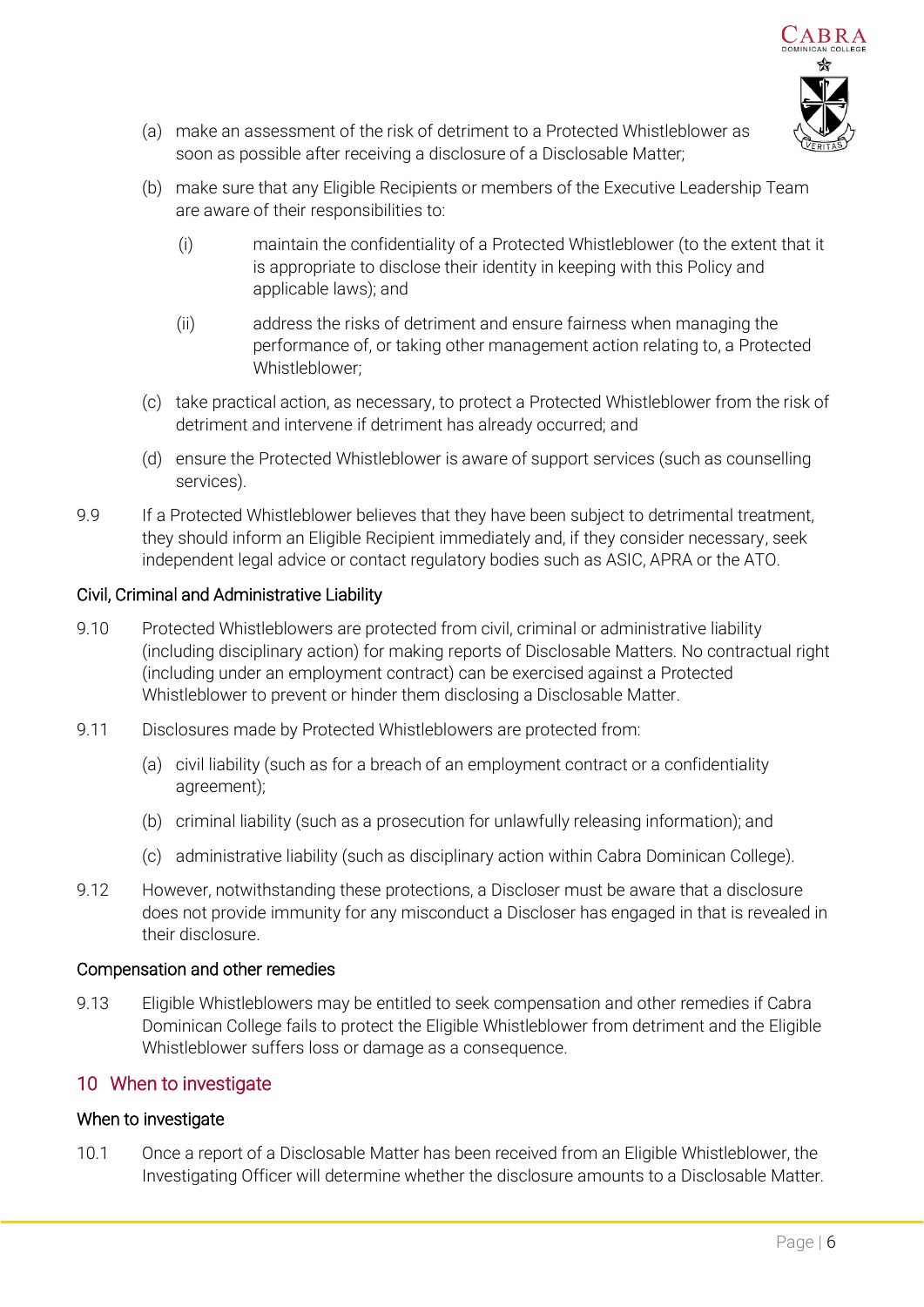

- 10.2 If the Investigating Officer determines that the information disclosed does not amount to a Disclosable Matter because it:
	- (a) is baseless or unfounded;
	- (b) does not meet the threshold of a Disclosable Matter; or
	- (c) does not fall within the definition of a Disclosable Matter under this Policy,

the Eligible Whistleblower will be, if practicable, informed of that decision and no investigation will commence.

10.3 If the Investigating Officer determines that the disclosure amounts to a Disclosable Matter, an investigation will commence as soon as practicable and the Investigating Officer will take steps to advise the Board of Directors that an Investigation is to commence, or, where a disclosure relates to a Director or number of Directors, the Chair of the College Board of Directors. Such advice must be provided in keeping with the confidentiality obligations set out at Clause 9.

#### Investigation Procedure

- 10.4 If an investigation is conducted, it will:
	- (a) follow a fair process;
	- (b) be conducted in as timely a manner as the circumstances allow; and
	- (c) be independent of the person(s) about whom an allegation has been made.
- 10.5 The Investigating Officer may appoint a delegate to conduct an investigation on their behalf except where such an appointment would present an unacceptable breach of confidentiality of the Protected Whistleblower having regard to clause 9.1.
- 10.6 Investigations will be conducted promptly and fairly with due regard for the nature of the allegation and the rights of the people involved in the investigation.
- 10.7 Cabra Dominican College recognises the importance of balancing the rights of the Eligible Whistleblower and the rights of people against whom a report is made in ensuring fairness.

#### Informing the person against whom the allegation is made

- 10.8 Provided there are no restrictions or other reasonable bases for doing so, people against whom a disclosure has been made may be informed of the allegation and, where it is determined that a disclosure amounts to a Disclosable Matter, will have an opportunity to respond to any allegation.
- 10.9 The Principal or Chair of the College Board will decide whether the person named in the disclosure should be informed that a suspicion was raised and found to be baseless upon preliminary review. This decision will be based on a desire to preserve the integrity of a person so named, to enable workplace harmony to continue unfettered and to protect the Protected Whistleblower where the disclosure has been made in good faith.
- 10.10 Cabra Dominican College will take steps to ensure fair treatment of any person who is the subject of the Disclosable Matter report as well as the Protected Whistleblower.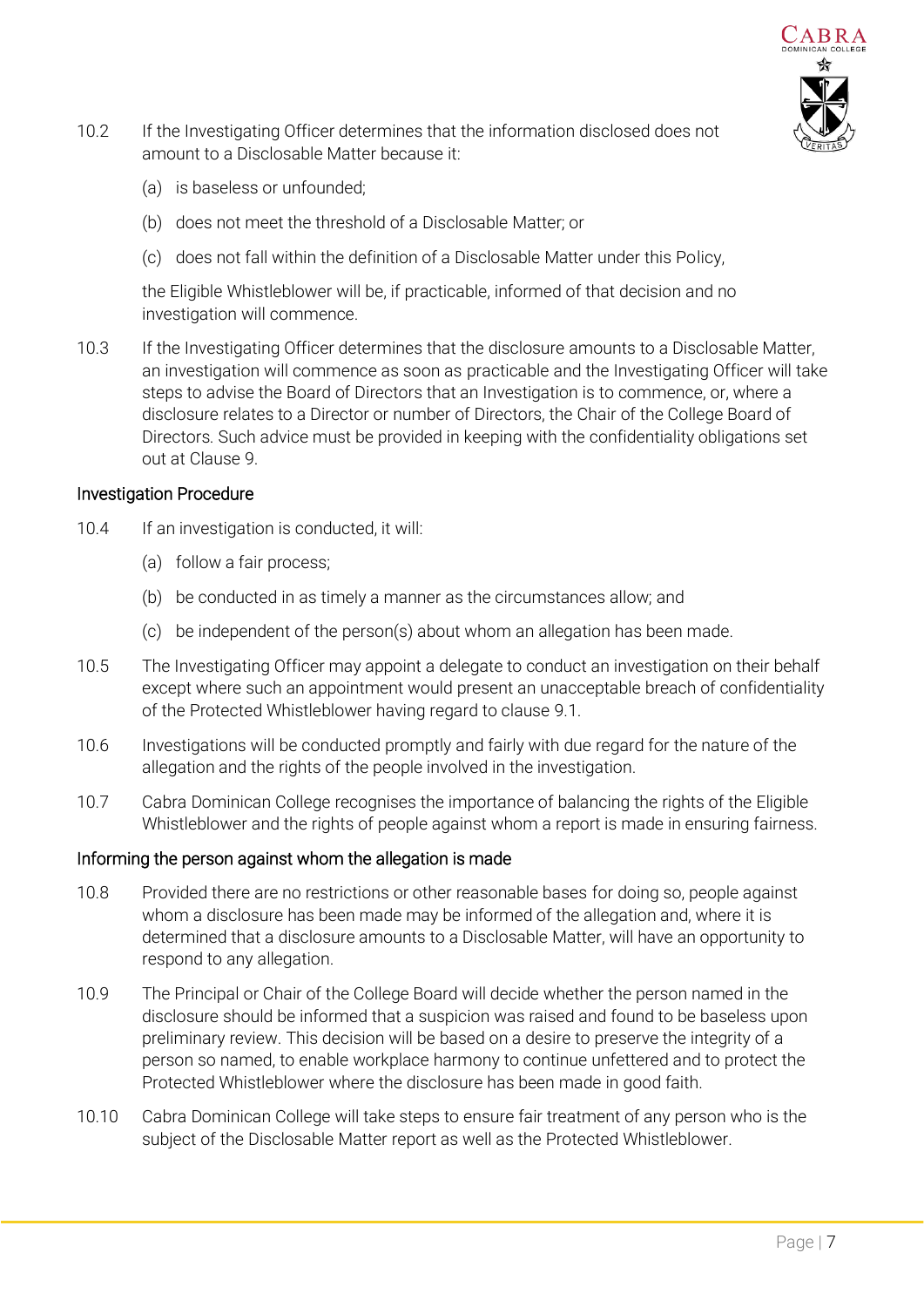

## 11 Communications with the Protected Whistleblower

- 11.1 Cabra Dominican College will ensure that, provided the claim was not submitted anonymously, the Protected Whistleblower will be kept informed of the outcomes of the investigation of their disclosure. Cabra Dominican College may require that a Protected Whistleblower give a written undertaking to maintain confidentiality prior to receiving outcomes of investigations of their disclosure.
- 11.2 Such communications will be subject to the considerations of:
	- (a) privacy of those against whom allegations are made; and
	- (b) considerations of confidentiality affecting Cabra Dominican College.

## 12 Further policy details

### Policy Availability

12.1 This policy is made available on the Cabra Dominican College website and via Cabra's Teams channel. This is in keeping with the requirement of s 1317AI(5)(f) of the Act.

### Related Policies

- 12.2 This policy should be read in conjunction with Cabra Dominican College's other relevant policies including:
	- (a) Safeguarding Children Policy;
	- (b) Purchasing Policy; and
	- (c) Grievance Policy.

#### Related Documents and References

- Cabra Dominican College ICT Acceptable Use Policy 2021.
- *Protective practices for staff in their interactions with children and young people Guidelines for staff working or volunteering in education and care settings 2017* (2nd Edition, revised 2019).
- [SACCS Code of Conduct for Staff employed in Catholic Education SA \(2020\)](https://www.cesa.catholic.edu.au/__files/f/4890/CodeofConduct_SACCS_May2020.pdf)